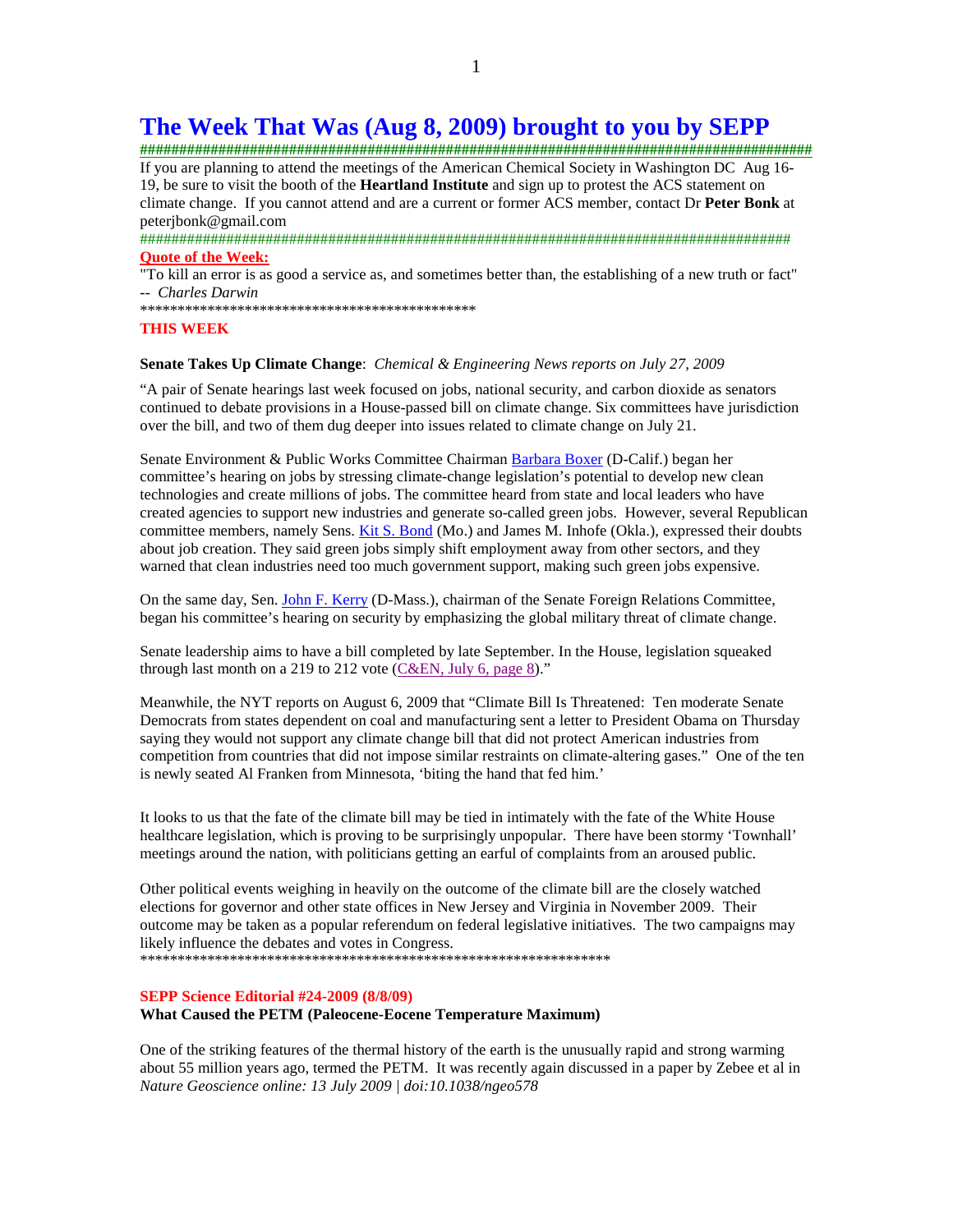The paper brought great joy and jubilation to both climate skeptics and climate alarmists. Skeptics latched on to the authors' statement that GH models could not explain the rapid temperature rise in relation to the observed rise of CO2. Alarmists, on the other hand, warned that such rapid and strong temperature excursions might even be possible today unless we restrain CO2 emissions.

Of course, it is difficult to be certain about the direction of cause-effect from a correlation of temperature and CO2, since the data lack adequate time resolution. It might therefore be appropriate to develop a different hypothesis, which happens to make use of two papers I already published (in 1971 and 1988).

Many authors seem to accept that the cause of the temperature rise was the rapid release of methane trapped in clathrates in ocean sediments, which then was oxidized to CO2. The problem with this simple idea is there may not be sufficient oxygen, particularly in the deep ocean, to accomplish this chemical transformation. This will be particularly true if large bursts of methane are released in bubbles that travel rapidly to the sea surface.

Once in the atmosphere, methane released in these large quantities could survive for a long time, simply by depleting the available hydroxyl (OH) radicals, which exist only in minute concentrations in the steady state. As a consequence, not only would this methane exert a strong GH effect, but large amounts of methane could percolate into the stratosphere, and there be photolyzed by solar ultraviolet radiation to eventually form both water vapor and CO2, and contribute to destruction of ozone (*"Stratospheric Water Vapour Increase Due to Human Activities." Nature 233:543-547. 1971*).

These large amounts of water vapor released into the normally dry stratosphere can lead to important consequences, including the formation of cirrus clouds (consisting of ice particles) in the vicinity of the cold tropopause. Tabulated physical measurements give us the 'complex refractive index' of water and ice. Therefore, a direct calculation based on Mie theory can provide the optical properties of the cirrus cloud cover *("Re-Analysis of the Nuclear Winter Phenomenon." Meteorology and Atmospheric Physics 38:228- 239. 1988*).

If the cloud cover is very thick, it could exhibit an appreciable optical albedo. But my analysis shows that as the cloud thins, it retains a large infrared opacity, sufficient to cut off any thermal radiation from the earth's surface in the IR window of the atmosphere (8-12 microns). Such a GH effect is quite powerful for warming the global climate; it depends, of course, also on the areal coverage of the cirrus cloud. It might be strong enough to enhance the warming of the earth and therefore accelerate a further release of methane from the ocean, a kind of positive feedback that could explain the observed large temperature increase.

But so far all of this is simply hypothesis and speculation. Some obvious questions remain:

• How to test this hypothesis? One would expect to find some evidence concerning anoxic effects in the ocean, including a die-off of marine organisms. The CO2 increase observed could partly be caused by a degassing of a warming ocean.

• And could such an effect happen now?

Not likely. We have to remember that temperatures near the P-E boundary had been unusually high for long periods of time. In fact, the earth was completely ice-free, including also the polar regions. This is quite different from the present situation. Further, nothing of the sort has happened during the much warmer (compared to today) Holocene Temperature Optimum, 8000-5000 years ago. **\*\*\*\*\*\*\*\*\*\*\*\*\*\*\*\*\*\*\*\*\*\*\*\*\*\*\*\*\*\*\*\*\*\*\*\*\*\*\*\*\*\*** 

**1. CO2 Policy as Pipedream --** *Mackubin Thomas Owens*

**2. Blunt warning about greens under the bed –** *The Times*

**3. Listening to India: A lesson for Hillary on climate change** *– WSJl*

**4. Wind energy: Forests of concrete and steel –** *Paul Driessen*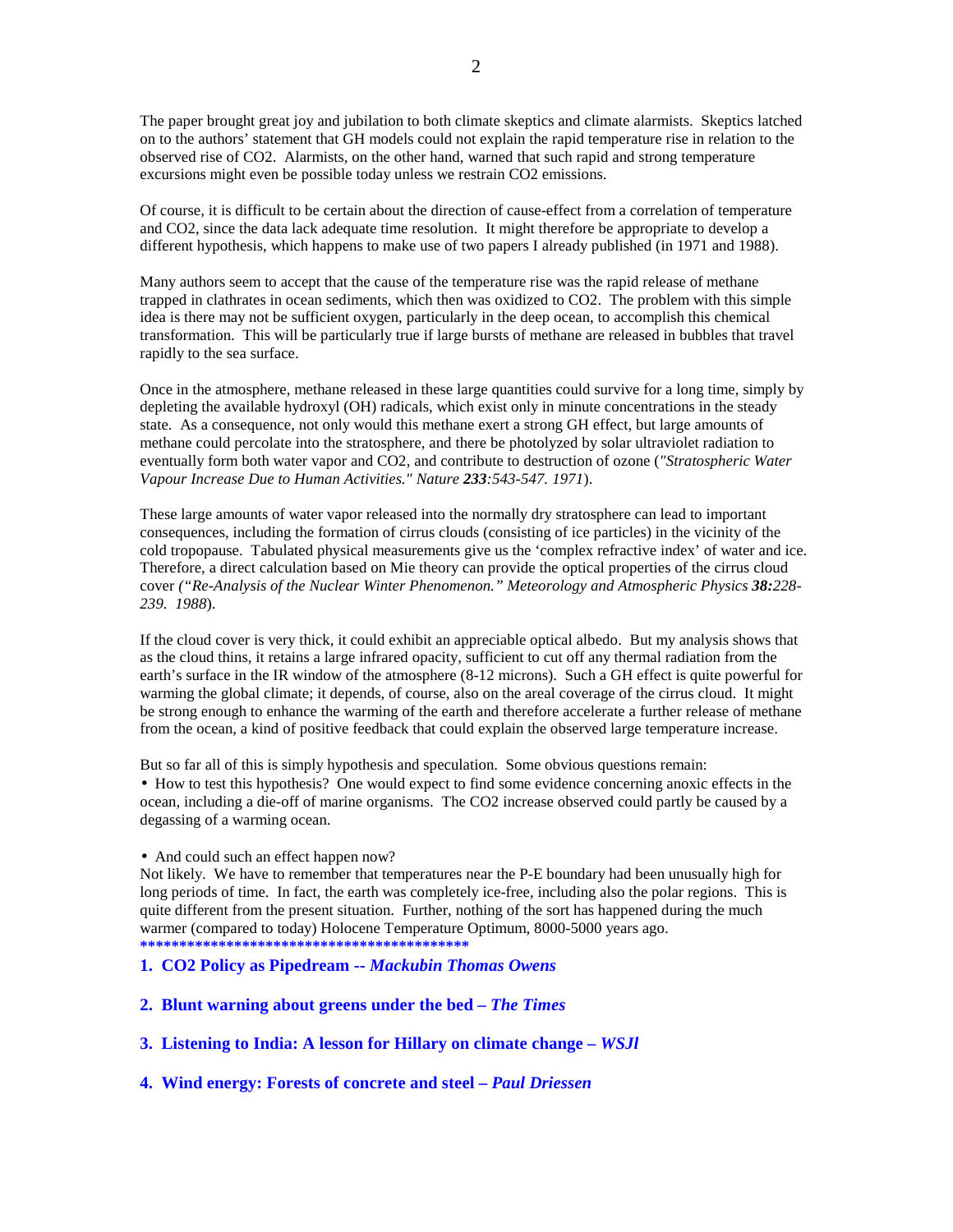- **5. Obama blocks new energy exploration -- NCPA**
- **6. Labour government to create green jobs -- in China** *The Times*
- **7. When it comes to global warming, talk of treason is in the air** *Bjorn Lomborg*

**8. Time for a new paradigm on climate change? –** *Scientific Alliance* **\*\*\*\*\*\*\*\*\*\*\*\*\*\*\*\*\*\*\*\*\*\*\*\*\*\*\*\*\*\*\*\*\*\*\*\*\*\*\***

#### **NEWS YOU CAN USE**

From "Cooler Heads Digest" of July 24 by **Myron Ebell** (CEI): *"A recent whining fundraising appeal from Fred Krupp of Environmental Defense Fund confirms that the House was flooded with calls and emails opposing Waxman-Markey: For some House offices, their calls overwhelmed the switchboard. Krupp blames it on an organized conspiracy led by Rush Limbaugh and Sarah Palin and financed with hundreds of millions of dollars from big polluters. Too bad he doesn't mention who those big polluters are. As far as I can tell, many of the biggest companies in the U. S. support cap-and-trade and a couple dozen of them belong to the U. S. Climate Action Partnership. EDF is also a member of USCAP and works as a front group for big companies that hope to get rich off the backs of American consumers from the higher energy prices required by cap-and-trade. 'Hundreds of millions' has a nice ring, but does anyone actually believe that the opponents of cap-and-trade have even a tenth of the funding of its supporters?"*  \*\*\*\*\*\*\*\*\*\*\*\*\*\*\*\*\*\*\*\*\*\*\*\*\*\*\*\*\*\*\*\*\*\*\*\*\*\*\*\*\*\*\*\*\*\*

Can you guess who wrote: "*The current rush for large-scale onshore wind developments, connected by a hugely centralized grid system shows a poverty of imagination and thinking rooted in the early 20th Century. If attention continues to be focused on increasing renewable energy targets, without any requirement to demonstrate what each development will achieve in greenhouse gas emissions reductions (including all aspects of the generation and transmission), we face a possible worst-case scenario, where we achieve renewable energy targets through inappropriate developments and at great cost to important environments only to discover that our greenhouse gas emissions are up, along with our energy consumption, and our energy supply is not secure."* 

Amazingly, a leading environmental organization, The **John Muir** Trust http://www.jmt.org/what-wethink.asp

\*\*\*\*\*\*\*\*\*\*\*\*\*\*\*\*\*\*\*\*\*\*\*\*\*\*\*\*\*\*\*\*\*\*\*\*\*\*\*\*\*\*\*\*\*\*\*\*\*\*\*\*\*\*\*\*\*\*\*\*\*\*\*\*\*\*

*Wong horse knackered but . . .. Carbon Tax is saddled and ready. A Statement by Mr Viv Forbes, Chairman, The Carbon Sense Coalition, Australia.*  http://carbon-sense.com/2009/07/19/carbon-tax-saddled/

The aging galloper Ration-N-Tax (RAT) from the [Australian environment minister] Wong stable is knackered. Anyone with any economic or political nous knows that the carbon cap proposals are neither politically nor economically possible in Australia or the USA. No electorate in the western world will sit by to see their standard of living reduced until their carbon emissions per capita are equal to those of India or China while they transfer their businesses, jobs and technology to these growing industrial giants of Asia.

 From now on, those pushing the RAT scheme are flogging a dead horse. Public opinion is changing swiftly and any time soon even [the White House] will switch his bets.

 But the canny handlers anticipated this result and have another nag saddled and ready. The next starter will be Carbon Tax, a donkey with no pedigree, but a determined stayer, which has been in secret training within big business circles. He must be stopped or he will father many sterile mules in Australian industry.

 The Climate Change industry is already running stories and conferences on the chances of Carbon Tax winning the Green Derby. (He has a good chance compared to that aged mare from the Wong/[Waxman] stable.) The backers of Carbon Tax love his huge revenue potential.

 Just a small carbon tax will fund never ending trips to race meetings in Bali, Rio, Copenhagen, Paris and Kyoto. It will feed the voracious nationalised climate research industry, provide eternal corporate welfare for the alternate energy punters, and allow politicians to continue buying votes with taxes collected from every consumer of electricity, transport, food, cement or anything manufactured in Australia.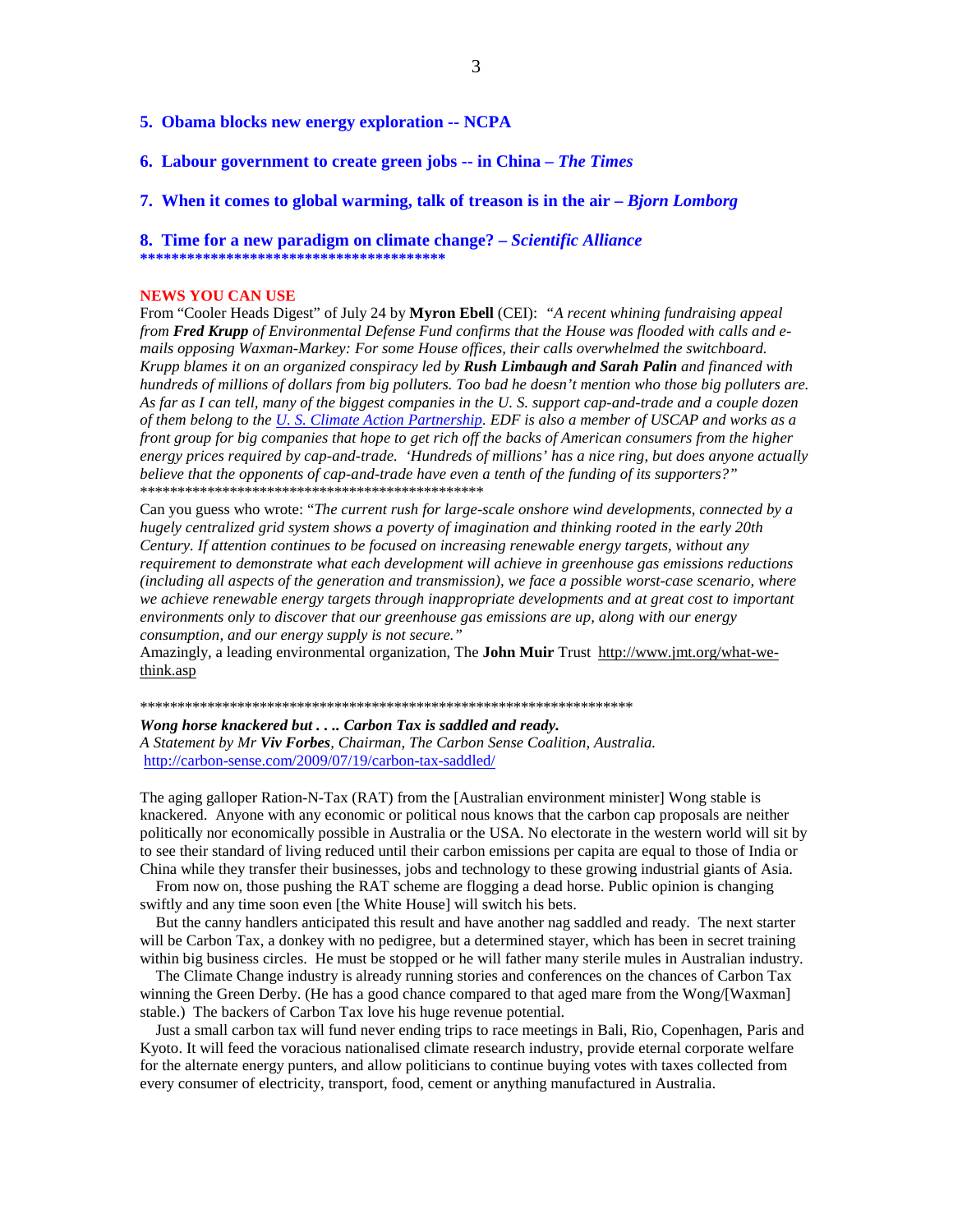Carbon Tax should be knackered for the same reasons that the RAT Scheme is unacceptable it will have *no* climate benefits but it will destroy businesses, real jobs and living standards. \*\*\*\*\*\*\*\*\*\*\*\*\*\*\*\*\*\*\*\*\*\*\*\*\*\*\*\*\*\*\*\*\*\*\*\*\*\*\*\*\*\*\*\*\*\*

On the costs of U.S. Taxman-Malarkey scheme

*http://www.heartland.org/custom/semod\_policybot/pdf/25679.pdf* \*\*\*\*\*\*\*\*\*\*\*\*\*\*\*\*\*\*

The Competitive Enterprise Institute's **Marlo Lewis** has unveiled his new film, *Policy Peril: Why Global Warming Policies Are More Dangerous Than Global Warming Itself*. Over the next two weeks, he'll be posting on globalwarming.org one excerpt from the film a day along with comments and links to newer information that has since come out. The videos present a powerful argument that the global warming debate is very far from over.

\*\*\*\*\*\*\*\*\*\*\*\*\*\*\*\*\*\*\*\*\*\*\*\*\*\*\*\*\*\*\*\*\*\*\*\*\*\*\*\*\*\*\*\*\*\*\*\*\*\*\*

The **Marshall Institute** this week released The Cocktail Guide to Global Warming, a succinct compendium of replies to questions about climate change. \*\*\*\*\*\*\*\*\*\*\*\*\*\*\*\*\*\*\*\*\*\*\*\*\*\*\*\*\*\*\*\*\*\*\*\*\*\*\*\*\*\*\*\*\*\*\*\*\*\*\*\*\*\*\*\*\*\*\*\*\*

If you want a better understanding of Global Warming without the political and media hype, you should click the link below and take the "test". This information is scientific, not political. http://www.geocraft.com/WVFossils/GlobWarmTest/start.html *\*\*\*\*\*\*\*\*\*\*\*\*\*\*\*\*\*\*\*\*\*\*\*\*\*\*\*\*\*\*\*\*\*\*\*\*\*\*\*\*\*\*\*\** 

Congressman **Blaine Luetkemeyer** (R-MO) has introduced legislation (H.R. 3129) that would prohibit United States contributions to the United Nations Intergovernmental Panel on Climate Change (IPCC). This would save taxpayers \$12.5 million this year and millions more in the years to come. \*\*\*\*\*\*\*\*\*\*\*\*\*\*\*\*\*\*\*\*\*\*\*\*\*\*\*\*\*\*\*\*\*\*\*\*\*\*\*\*\*\*

## **BELOW THE BOTTOM LINE**

Cap&Trade on the Comedy Hour http://thechillingeffect.org/2009/07/22/video-daily-show-hits-cap-and-trade/ **###################################** 

# **1. POLICY AS PIPE DREAM**

*The Waxman-Markey energy bill spells bad news. By Mackubin Thomas Owens / Boston Herald, August 07, 2009* 

While the attention of the American public was focused on the circus surrounding the death of Michael Jackson, the House of Representatives was laying the groundwork for picking that same public's pockets. The Waxman-Markey energy bill, set for debate later this year in the Senate, would hamstring the U.S. economy, raise unemployment and burden taxpayers.

The centerpiece of the legislation is a "cap and trade" provision designed to reduce carbon dioxide (CO2) emissions by raising the price of CO2-intensive goods and services such as gasoline, electricity and many industrial products. Legislation should be subjected to some basi\*c cost-benefit analysis. This bill provides little in the way of benefits to Americans but imposes very high costs.

The goal of the bill is to reduce greenhouse gas emissions that allegedly cause "global warming," or as it is now known, "climate change." But global temperatures have been decreasing since 1998.

On the benefits side, there is another problem. Even if the United States were to significantly reduce CO2 emissions, it would have little global effect, given that the biggest producers of greenhouse gas emissions are rapidly developing countries such as China and India. And U.S. businesses have reduced such emissions in response to market forces.

On the other hand, the costs of something along the lines of Waxman-Markey are staggering. Carbon-based fuels (oil, coal, natural gas) provide about 85 percent of U.S. energy needs and generate most greenhouse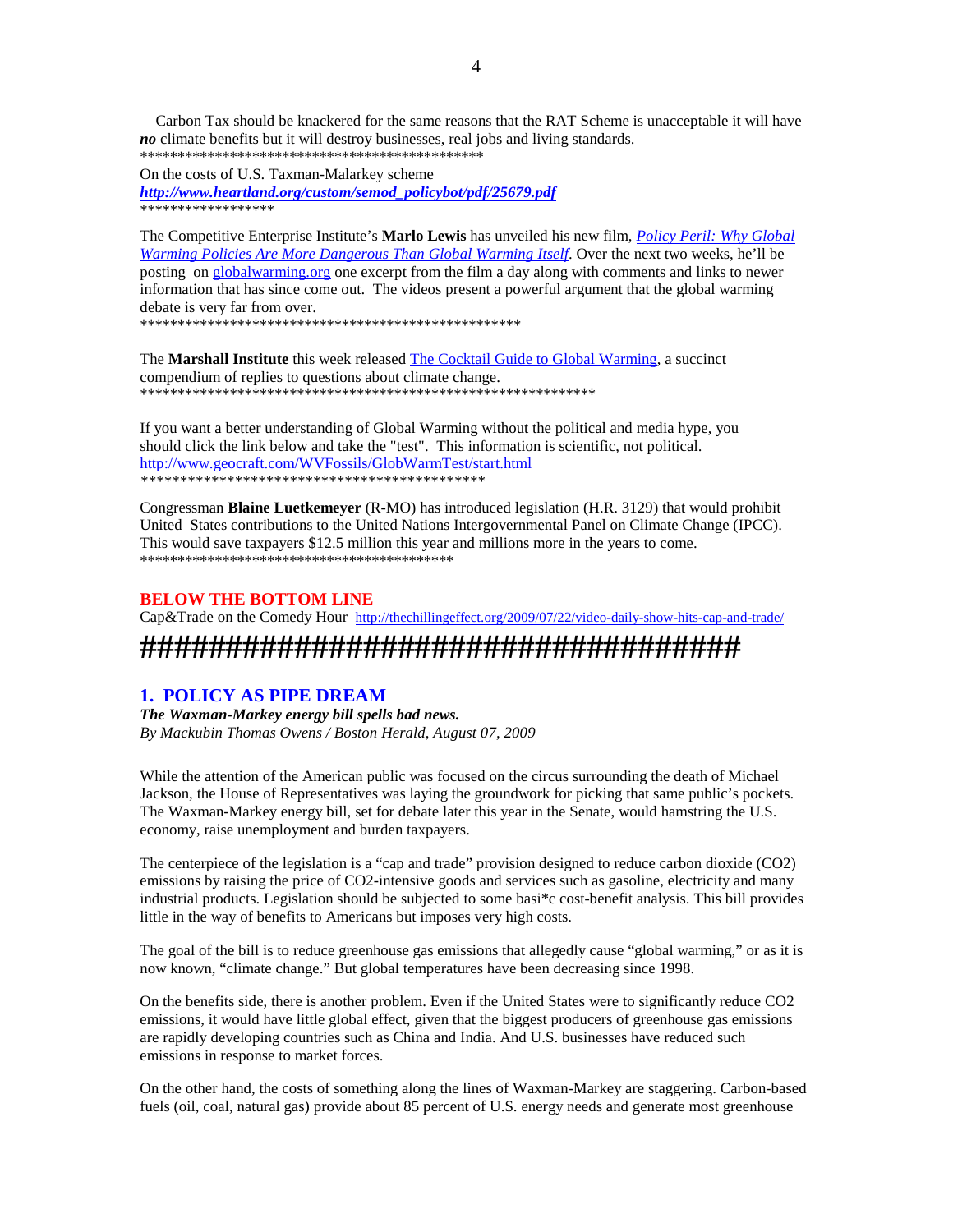gases. Companies would need annual allowances issued by the government in order to emit greenhouse gases.

Under the "cap" part of the bill, these allowances would gradually decline. Indeed, Waxman-Markey requires the CO2 level in 2050 to be 83 percent less than it was in 2005. The "trade" permits utilities and refineries that need extra allowances to buy them from other companies. As the annual allowances allowed by Washington are reduced, their price would rise.

The EPA estimates that the price of a permit would rise from \$20 a ton in 2020 to \$75 a ton by 2050. Companies would pass the extra cost to customers.

The Congressional Budget Office estimates that reducing the level of CO2 to 15 percent less than the total level of emissions in 2005 would increase a household's annual cost of living by \$1,600.

Meanwhile, American companies would suffer in export markets as American prices rose. Domestic producers would suffer because of competition from imports from countries that do not impose the CO2 tax.

The idea that we can shift effortlessly from carbon-based fuels to alternative "clean" forms of energy and conservation is a pipedream. Population increases in the United States alone will raise energy demand. If the supply of electricity doesn't keep pace with demand, brownouts, blackouts or other disruptions would mount.

Western European countries have found that it is very difficult and expensive to reduce carbon emissions. Nearly every western European state has had higher unemployment and energy costs than America, and a weaker overall economy. And the promise of the new "green" economy is proving elusive as well.

Let's hope the Senate does a better job of cost-benefit analysis than the House. It should not be Washington's job to wreck the economy.

### **\*\*\*\*\*\*\*\*\*\*\*\*\*\*\*\*\*\*\*\*\*\*\*\*\*\*\*\*\*\*\*\*\*\*\*\*\*\*\***

## **2. BLUNT WARNING ABOUT GREENS UNDER THE BED**

**Once the lure of communism seduced the idealistic. Today's environmental ideologues risk becoming just as dangerous** 

*By Antonia Senior, The Times, July 24, 2009* 

Britain is, thankfully, an ideologically barren land. The split between Right and Left is no longer ideological, but tribal. Are you a nice social liberal who believes in markets, or a nasty social liberal who believes in markets? [Soviet spy] Anthony Blunt's memoirs, published this week, reveal a different age, one in which fascism and communism were locked in a seemingly definitive battle for souls.

Blunt talks of the religious quality of the enthusiasm for the Left among the students of Cambridge. There is only one ideology in today's developed world that exercises a similar grip. If Blunt were young today, he would not be red; he would be green.

His band of angry young men would find Gore where once they found Marx. Blunt evokes a febrile atmosphere in which each student felt his own decision had the power to shape the future. Where once they raged about the fleecing of the proletariat and quaked at the march of fascism, Blunt and his circle, transposed to todays college bar, would rage about the fleecing of the planet and quake at its imminent destruction. If you squint, red and green look disarmingly similar.

Both identify an end utopia that is difficult to dispute. The diktat from each according to his ability, to each according to his means sounds lovely on paper. Greens promise a world in which we actually survive a coming ecological apocalypse. A desirable outcome, undoubtedly.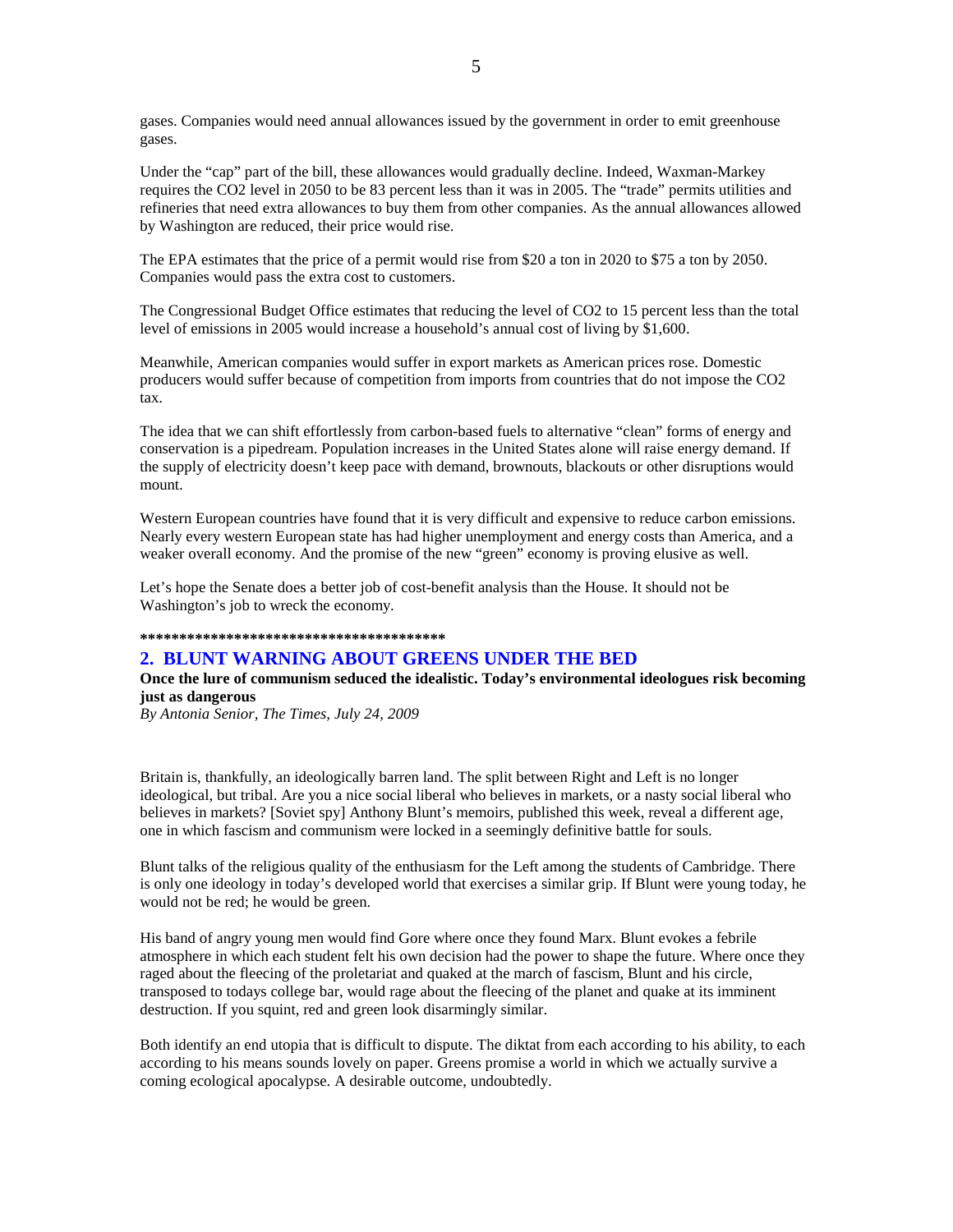But the means to these ends seem similarly insurmountable. Both routes demand an immediate suspension of human nature.

Ideologies often credit man with either more nobility or more venality than he deserves. In reality, he is a mundane creature. He wants a home for himself and those he loves, stocked with food. And he wants to have the right to control his own destiny, own his own stuff, and to acquire more if he can without interference or fear of imminent death. Such low-level acquisitive desires support high concepts: property rights and the rule of law, without which there would be no foundation for democracy.

My desire to live a free, mundane life is a fundamental cog in our messy, glorious, capitalist democracy. It is built on millions of such small entrenched positions. Red-filtered, my desires are despicable and bourgeois and must be beaten out of me with indoctrination or force. Green-filtered, my small desires are despicable acts of ecological vandalism. My house is a carbon factory. My desire to travel, to own stuff, to eat meat, to procreate, to heat my house, to shower for a really, really long time; all are evil.

The word evil is used advisedly. Both the green and red positions are infused with overpowering religiosity. Dissenters from the consensus are shunned apostates. Professor Ian Plimer, the Australian geologist and climate-change sceptic, could not find a publisher for his book *Heaven and Earth*, which questions the orthodoxy about global warming. He is the subject of hate mail and demonstrations. It is entirely immaterial whether he is right or wrong. An environment that stifles his right to a voice is worse than one that is overheating.

Even within the convinced camp, dissent from certain party lines is frowned upon. Nuclear power is the cheapest, greenest alternative to fossil fuels that we possess; yet it is anathema to advocate its proliferation at the expense of wind and sun. Fans of nuclear are the Trotskys of the movement, subject to batterings by verbal ice pick.

The great ecological timebomb is population growth. By 2050 the United Nations demographers expect the worlds population to reach 9.2 billion, compared with 6.8 billion today. That's 2.4 billion extra carbon footprints. Half measures seem futile. We all hope for some new technology to rescue us. But what if it never materialises? The logical position is to be a cheerleader for swine flu, but not in my backyard. Do we have to pray for swine flu to ravage foreign children, to save our own from frying in the future?

We are at the early stage of the green movement. A time akin to pre-Bolshevik socialism, when all believed in the destruction of the capitalist system, but were still relatively moderate about the means of getting there. We are at the stage of naive dreamers and fantasists. Russia was home to the late 19th-century Narodnik movement, in which rich sons of the aristocracy headed into the countryside to tell the peasants it was their moral imperative to become a revolutionary class. They retreated, baffled, to their riches when the patronised peasants didn't want to revolt. Zac Goldsmith and Prince Charles look like modern Narodniks, talking glib green from the safety of their gilded lives.

Indulge me in some historical determinism. We, the peasants, are failing to rise up and embrace the need to change. We will not choose to give up modern life, with all its polluting seductions. Our intransigent refusal to choose green will be met by a new militancy from those who believe we must be saved from ourselves. Ultra-green states cannot arise without some form of forced switch to autocracy, the dictatorship of the environmentalists.

The old two-cow analogy is a useful one. You have two cows. The communist steals both your cows, and may give you some milk, if you're not bourgeois scum. The fascist lets you keep the cows but seizes the milk and sells it back to you. Today's Green says you can keep the cows, but should choose to give them up as their methane-rich farts will unleash hell at some unspecified point in the future. You say, sod it, I'll keep my cows, thanks. Tomorrow's green, the Bolshevik green, shoots the cows and makes you forage for nuts.

If the choice is between ecological meltdown or a more immediate curtailment of our freedom, where do those of us who are neither red nor green, but a recalcitrant grey, turn? Back to those small desires, and a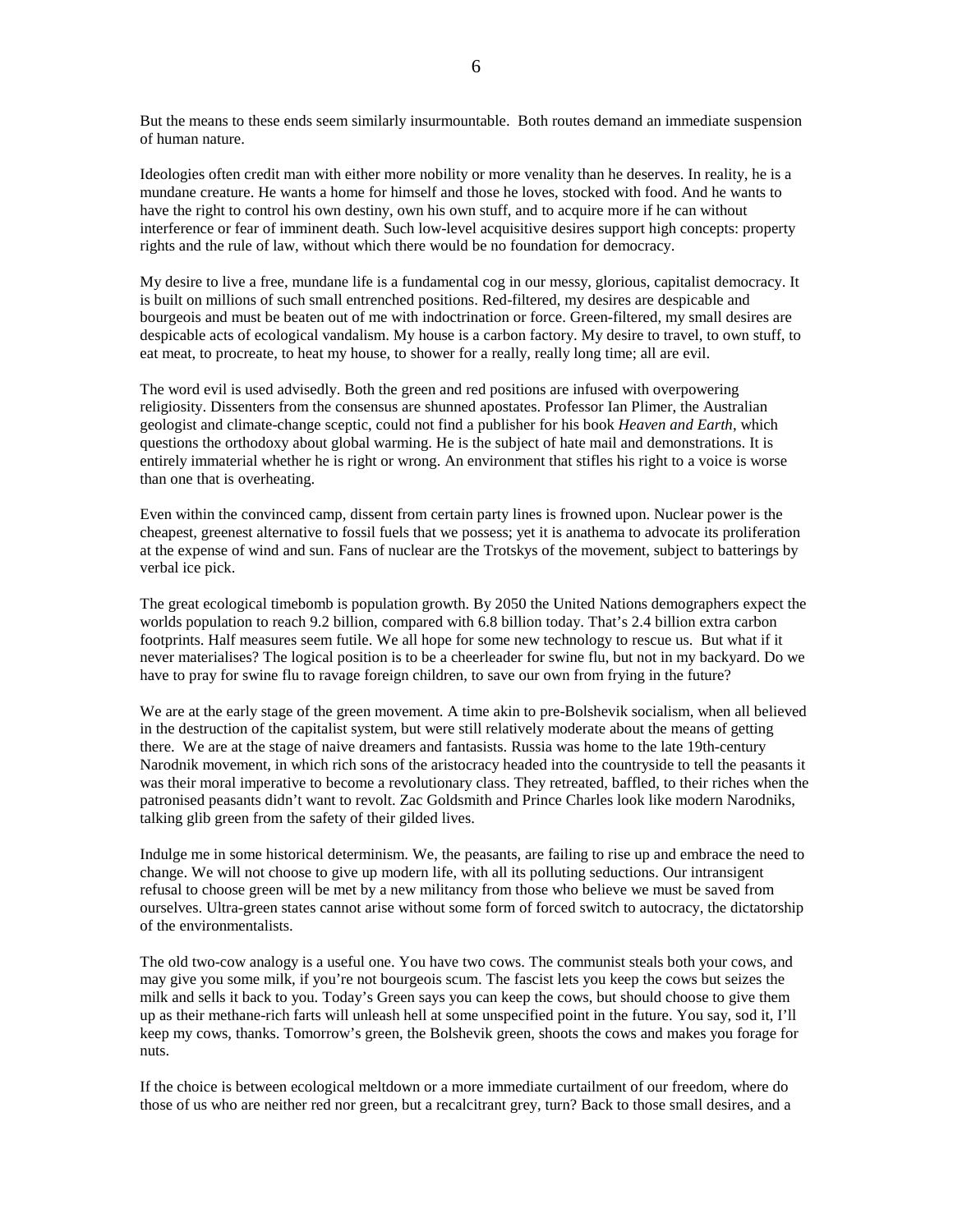blinkered hope that the choice never becomes so stark. If it does, I'll take my chances with Armageddon. http://www.timesonline.co.uk/tol/comment/columnists/guest\_contributors/article6725471.ece **\*\*\*\*\*\*\*\*\*\*\*\*\*\*\*\*\*\*\*\*\*\*\*\*\*\*\*\*\*\*\*\*\*\*\*\*\*\*\*\*\*\*\*\*\*** 

# **3. LISTENING TO INDIA: A LESSON FOR HILLARY ON CLIMATE CHANGE.**  *WSJ, July 24, 2009*

President Obama bills himself on the world stage as an empathetic guy, and Secretary of State Hillary Clinton is a veteran of a famous "listening tour" of her own. Let's hope the Administration was paying attention to India's environment minister when he told Mrs. Clinton a thing or two about climate policy Sunday "There is simply no case for the pressure that we, who have among the lowest emissions per capita, face to actually reduce emissions," Jairam Ramesh told Mrs. Clinton in a closed-door meeting, according to a copy of his remarks distributed after the session. "And as if this pressure was not enough, we also face the threat of carbon tariffs on our exports to countries such as yours."

Mr. Ramesh was simply repeating the widespread consensus in India that it's irresponsible to sacrifice economic growth benefiting hundreds of millions of mostly poor people for the sake of environmental absolutism. India's per-capita GDP is around \$1,000. While its mostly state-owned energy industry is grossly inefficient and the country could benefit from less wasteful energy usage, emissions caps are the wrong way to go. Caps would send prices on energy and other goods higher, not to mention the longer-term damage to economic growth. China conveyed similar concerns at the Group of Eight meeting in Italy earlier this month.

Mr. Ramesh's remarks point to another cost India could bear even if New Delhi resists imposing its own emissions caps: the cost of protectionist measures imposed by developed countries to shield their businesses from the costs of their own national emissions targets. The cap and tax bill recently passed by the U.S. House is explicit in proposing tariffs on goods from countries that don't follow the developed world's anticarbon line.

Instead Mr. Ramesh repeated New Delhi's longstanding call for developed countries to finance the import of expensive green technologies, which would in theory help India reduce emissions without incurring as many out-of-pocket costs. At the same time, India has rejected any calls for legally binding emissions targets.

If this concept sounds familiar, it should. President George W. Bush proposed such a framework almost exactly four years ago. The Asia-Pacific Partnership on Clean Development and Climate brought together the U.S., India, China and four other countries to find ways to spread green technologies. Environmentalists derided it at the time, partly because it didn't set mandatory emissions reductions and partly because Mr. Bush had proposed it. It has since dropped off the radar screen, although it's still in operation.

Call it a more honest form of environmentalism. The Indian government recognizes the public would never be willing to shoulder the costs of emissions controls, and that it's unfair to ask millions of poor people to try. Mr. Bush understood that the developed world can best help developing countries green themselves up by supporting freer trade in environmentally friendly technologies. It's a stark contrast to climate politics in today's Washington, where Democrats try to push cap-and-trade through Congress before anyone notices the costs, while special interests slip in protectionist carbon tariffs.

There is still serious scientific debate about the causes, effects and possible solutions for climate change. But if President Obama is determined to tackle the issue anyway, he could do worse than listen to what Mr. Ramesh said.

\*\*\*\*\*\*\*\*\*\*\*\*\*\*\*\*\*\*\*\*\*\*\*\*\*\*\*\*\*\*\*\*\*\*\*\*\*\*\*\*\*\*\*\*\*\*\*\*\*\*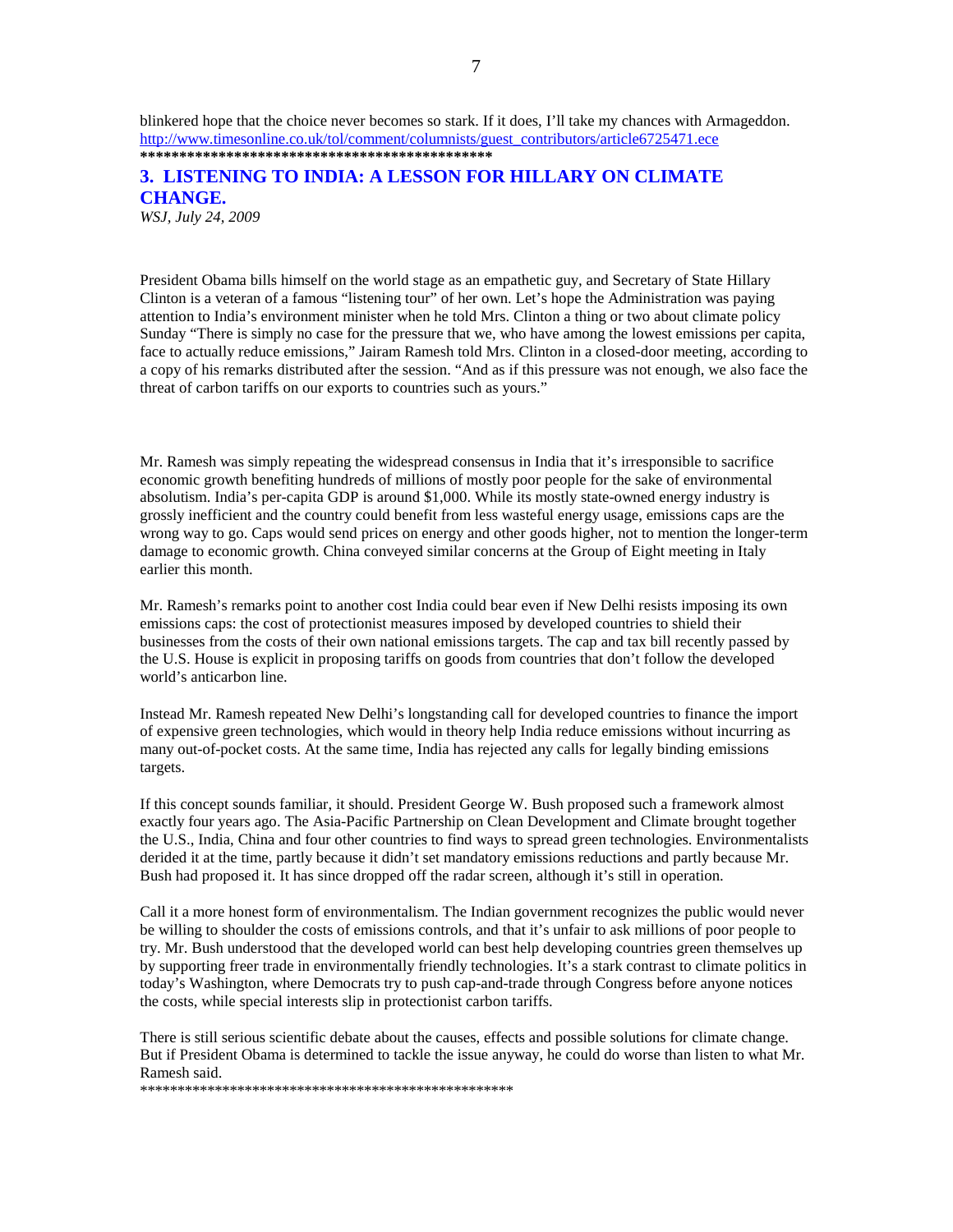## 4. **FORESTS OF CONCRETE AND STEEL**

## **Many words could describe wind energy and green jobs. 'Sustainable' is not one of them.**  *By Paul Driessen*

Boone Pickens, Nacel Energy, Vestas Iberia and others have been issuing statements and running ads, extolling the virtues of wind as an affordable, sustainable energy resource. Renewable energy reality is slowly taking hold, however.

Spain did increase its installed wind power capacity to 10% of its total electricity, although actual energy output is 10-30% of this, or 1-3% of total electricity, because the wind is intermittent and unreliable. However, Spain spent \$3.7 billion on the program in 2007 alone, King Juan Carlos University economics professor Gabriel Calzada determined.

It created 50,000 jobs, mostly installing wind turbines, at \$73,000 in annual subsidies per job -- and 10,000 of these jobs have already been terminated. The subsidies have been slashed, due to Spain's growing economic problems, putting the remaining 40,000 jobs at risk.

Meanwhile, the cost of subsidized wind energy and carbon dioxide emission permits sent electricity prices soaring for other businesses causing 2.2 jobs to be lost for every green job created, says Calzada. Spain's unemployment rate is now 17% and rising. That's hardly the success story so often cited by Congress and the Obama Administration.

Across the Channel, Britain's biggest wind-energy projects are in trouble. Just as the UK government announced its goal of creating 400,000 eco-jobs by 2015, major green-energy employer Vestas UK is ending production. All 7,000 turbines that Downing Street just committed to installing over the next decade will be manufactured not in Britain, but in Germany, Denmark and China.

For businesses, existing global warming policies have added 21% to industrial electricity bills since 2001, and this will rise to 55% by 2020, the UK government admits. Its latest renewable energy strategy will add another 15% -- meaning that the total impact on British industry will likely be a prohibitive 70% cost increase over two decades. This is the result of the government's plans to cut carbon dioxide emissions 34% below 1990 levels by 2020, and increase the share of renewables, especially wind, from 6% to 31% of Britain's electricity.

These cost hikes could make British manufacturers uncompetitive, and send thousands more jobs overseas, the Energy Intensive Users Group reports. English steel mills could become unable to compete globally, even at current domestic energy prices, says British journalist Dominic Lawson; but deliberately to make them uncompetitive is industrial vandalism and even madness -- a futile gesture ... and immoral.

On this side of the pond, President Obama and anti-hydrocarbon members of Congress are promoting green energy and jobs, via new mandates, standards, tax breaks and subsidies. However, the United States would need 180,000 1.5-megawatt wind turbines by 2020, just to generate the 600 billion kilowatt-hours of electricity that compliance with the narrowly passed Waxman-Markey global warming bill would necessitate, retired energy and nuclear engineering professor James Rust calculates.

This would require millions of acres of scenic habitat and agricultural lands, and 126 million tons of concrete, steel, fiberglass and rare-earth minerals for the turbines, at 700 tons per turbine; prodigious quantities of concrete, steel, copper and land for new transmission lines; and still more land, fuel and raw materials for backup gas-fired generators. America's new national forests will apparently be made of concrete and steel.

Those miners and drillers would likely be reclassified as green workers, based on the intended purpose of their output. However, the raw materials will probably not be produced in the States, because so many lands, prospects and deposits are off limits and NIMBY litigation will further hamper resource extraction. Air quality laws and skyrocketing energy costs (due to carbon taxes and expensive renewable energy mandates) will make wind turbine (and solar panel) manufacturing in the USA equally improbable. Thus,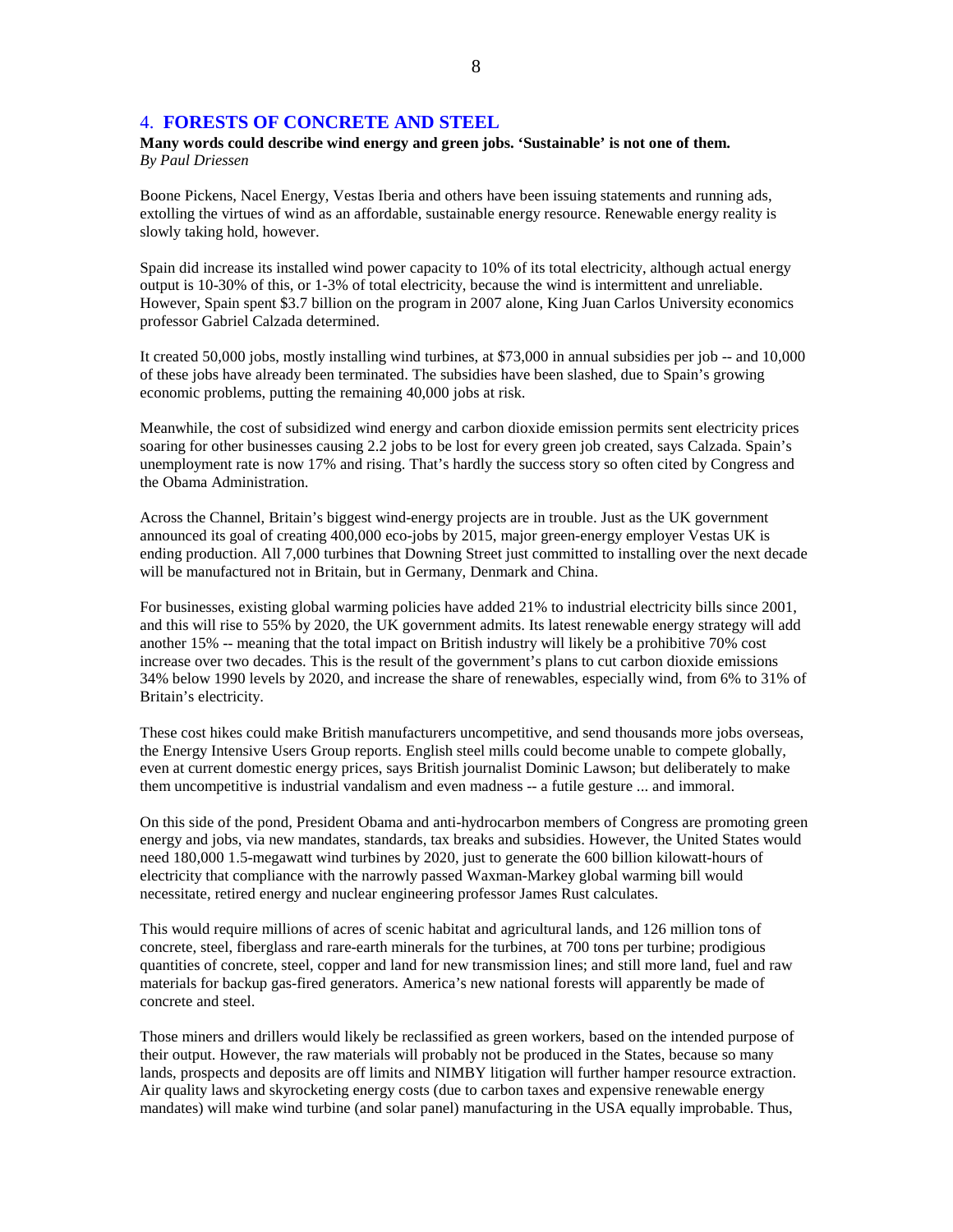manufacturing could well be in China or India, and most green jobs could be for installers, as Spain and Britain discovered.

Posturing has already collided with reality in Texas, the nation's wind energy capital. Austin's GreenChoice program cannot find buyers for electricity generated entirely from wind and solar power. Its latest sales scheme has been a massive flop: after seven months, 99% of its recent electricity offering remains unsold.

Austin officials admit that times have changed, and the recession and falling energy prices may make it impossible for the city to meet its lofty goals. The company's renewable electricity now costs almost three times more than standard electricity, and even eco-conscious consumers care more about the color of their money than the hue of their purported ideology.

Even worse for global warming alarmists and renewable energy advocates and rent seekers, global warming patterns have reversed during the past decade. Satellite data reveal that the planet is cooling, despite steadily rising carbon dioxide levels, and summertime low temperature records are being broken all over the United States.

You'd better hope global warming is caused by manmade CO2 if you're investing in [renewable] sectors, says Daniel Rice, the past decade's best-performing US equity fund manager (BlackRock Energy and Resources Fund). But evidence for manmade catastrophic global warming is dissipating faster than carbon dioxide from an open soda bottle on a hot summer day.

The crucial fact remains: wind and solar are simply not economical without major government subsidies or monstrous carbon taxes. Moreover, cap-and-tax legislation currently being promoted in the House and Senate is not enough to do anything about supposed global warming disasters, notes Rice.

All it does is provide Obama a pass to Copenhagen, where the UN will host a climate change conference in December, Rice says. And those subsidies and taxes would drive energy prices still higher, killing jobs and skyrocketing the cost of everything we eat, drive, heat, cool, grow, make and do.

Congress and the Administration are dragging their feet on nuclear power, closing off access to more resource-rich lands, and imposing layers of new regulations on oil, gas and coal energy -- denying Americans these vast stores of energy and hundreds of billions in revenue that developing them would generate. Meanwhile, slick wind-turbine ad campaigns promote expensive, heavily subsidized, unreliable technologies that only climate activists and company lobbyists would describe as sustainable, affordable, eco-friendly or socially responsible.

The ads and lobbyists seek more mandates, tax breaks and subsidies. Wind promoters want to quiet opponents long enough to get energy and climate legislation enacted before Americans realize how it would drive the price of energy still higher, kill jobs, curtail living standards and liberties, and raise the cost of everything we eat, drive, heat, cool, grow, make and do.

\_\_\_\_\_\_\_\_\_\_\_ *Paul Driessen is senior policy advisor for the Committee For A Constructive Tomorrow and Congress of Racial Equality, and author of Eco-Imperialism: Green Power Black Death.*  \*\*\*\*\*\*\*\*\*\*\*\*\*\*\*\*\*\*\*\*\*\*\*\*\*\*\*\*\*\*\*\*\*\*\*\*\*\*\*\*\*\*\*\*\*\*

**5. LABOUR GOVERNMENT TO CREATE GREEN JOBS -- IN CHINA**  *Ben Webster, Environment Editor, The Times, 15 July 2009*  <http://www.timesonline.co.uk/tol/news/environment/article6710815.ece>

One of Britain's biggest employers in the green energy industry is to cease production within hours of a government announcement today pledging as many as 400,000 green jobs by 2015.

Ed Miliband, the Energy and Climate Change Secretary, will claim that Britain will become a world leader in low-carbon technology and manufacturing. He will argue that raising household energy bills to pay for investment in wind, solar and tidal power is justified not only by the dangers of global warming but also the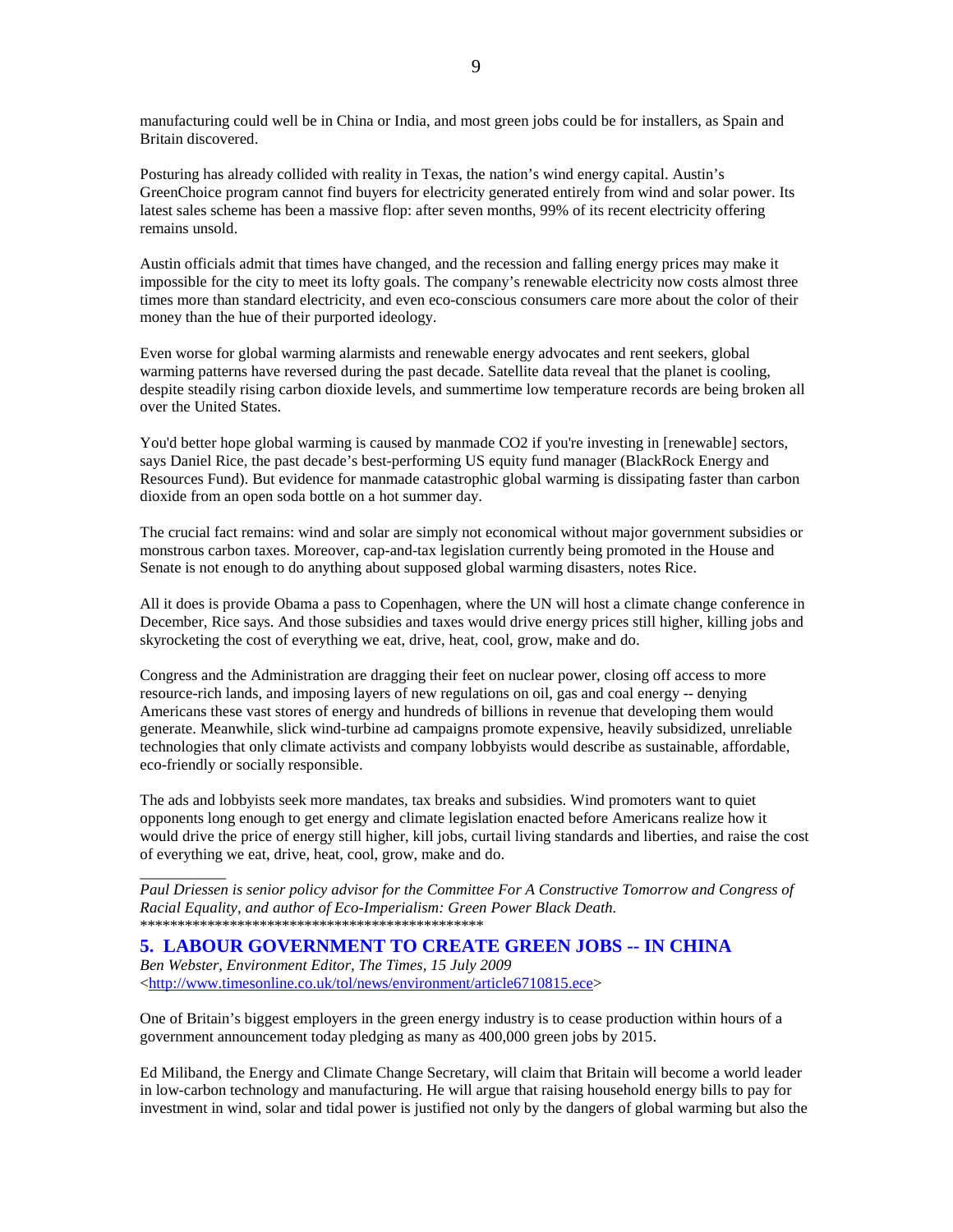opportunity to build a new "green economy".

However, tomorrow morning the Vestas factory in Newport, Isle of Wight, Britain's only significant manufacturer of wind turbines, will produce its last batch of seven-tonne blades. More than 600 people employed at the plant, and a related facility in Southampton, will be made redundant at the end of the month. All 7,000 turbines that the Government will commit today to installing over the next decade will be manufactured overseas, mainly in Germany, Denmark and China.

*FULL STORY at <http://www.timesonline.co.uk/tol/news/environment/article6710815.ece> H/t CCNet* For the future of competitive and cheap green energy, see also "Asian Nations Could Outpace U.S. in Developing Clean Energy", The Washington Post, 16 July 2009  $\langle$ http://www.washingtonpost.com/wp-dyn/content/article/2009/07/15/AR2009071503731.html> \_<br>\*\*\*\*\*\*\*\*\*\*\*\*\*\*\*\*\*\*\*\*\*\*

# **6. OBAMA BLOCKS NEW ENERGY EXPLORATION**

Although the President regularly expresses verbal support for a comprehensive energy plan, his Administration has demonstrated that no matter how many Americans are out of work, it will continue to take steps to proactively discourage certain types of economic development -- including the creation of natural gas jobs, oil drilling jobs and nuclear jobs, says Doc Hastings, a congressman from central Washington.

 Exactly a year ago, President Bush issued an executive order lifting the ban on offshore oil and natural gas drilling on the Outer Continental Shelf (OCS) and opened the door for new energy production and the creation of millions of new energy jobs in our country. But today -- July 14, 2009 -- a defacto ban remains in place only because the Obama Administration has actively blocked the new five-year leasing program which would open areas for offshore exploration and development, says Hastings.

The Obama Administration's decision has prevented:

o Americans from enjoying 1.2 million new, well-paying jobs annually across the country and \$70 billion in additional wages each year.

o And the federal government from receiving over \$2.2 trillion in total tax receipts -- revenue that would go a long way towards addressing the historic \$1.8 trillion deficit that reportedly keeps the President awake at night.

 In addition to obstructing the creation of future American energy jobs, the Obama Administration is also eliminating current energy jobs. On February 4th, the Interior Department withdrew areas offered for 77 oil and gas leases in Utah that thousands of Utah citizens were depending on for employment.

 Environmentalists may cheer the Obama Administration's obstructionism as a victory against "Big Oil" but the truth is that fewer drilling leases equal lost jobs, higher unemployment, a higher national deficit, and increased dependence on foreign oil, says Hastings*. H/t NCPA* http://townhall.com/columnists/DocHastings/2009/07/14/obama\_blocks\_new\_energy\_exploration

\*\*\*\*\*\*\*\*\*\*\*\*\*\*\*\*\*\*\*\*\*\*\*\*\*\*\*\*\*\*

# **7. WHEN IT COMES TO GLOBAL WARMING, TALK OF TREASON IS IN THE AIR**

*By Bjorn Lomborg, July 16, 2009* 

Discussions about global warming are marked by an increasing desire to stamp out "impure" thinking, to the point of questioning the value of democratic debate. But shutting down discussion simply means the disappearance of reason from public policy. In March, Al Gore's science adviser and prominent climate researcher, Jim Hansen, proclaimed that when it comes to dealing with global warming, the "democratic process isn't working." Although science has demonstrated that carbon-dioxide from fossil fuels is heating the planet, he claims, politicians are unwilling to follow his advice and stop building coal-fired power plants.

Hansen argues that, "the first action that people should take is to use the democratic process. What is frustrating people, me included, is that democratic action affects elections, but what we get then from political leaders is greenwash." Although he doesn't tell us what the second or third action is, he has turned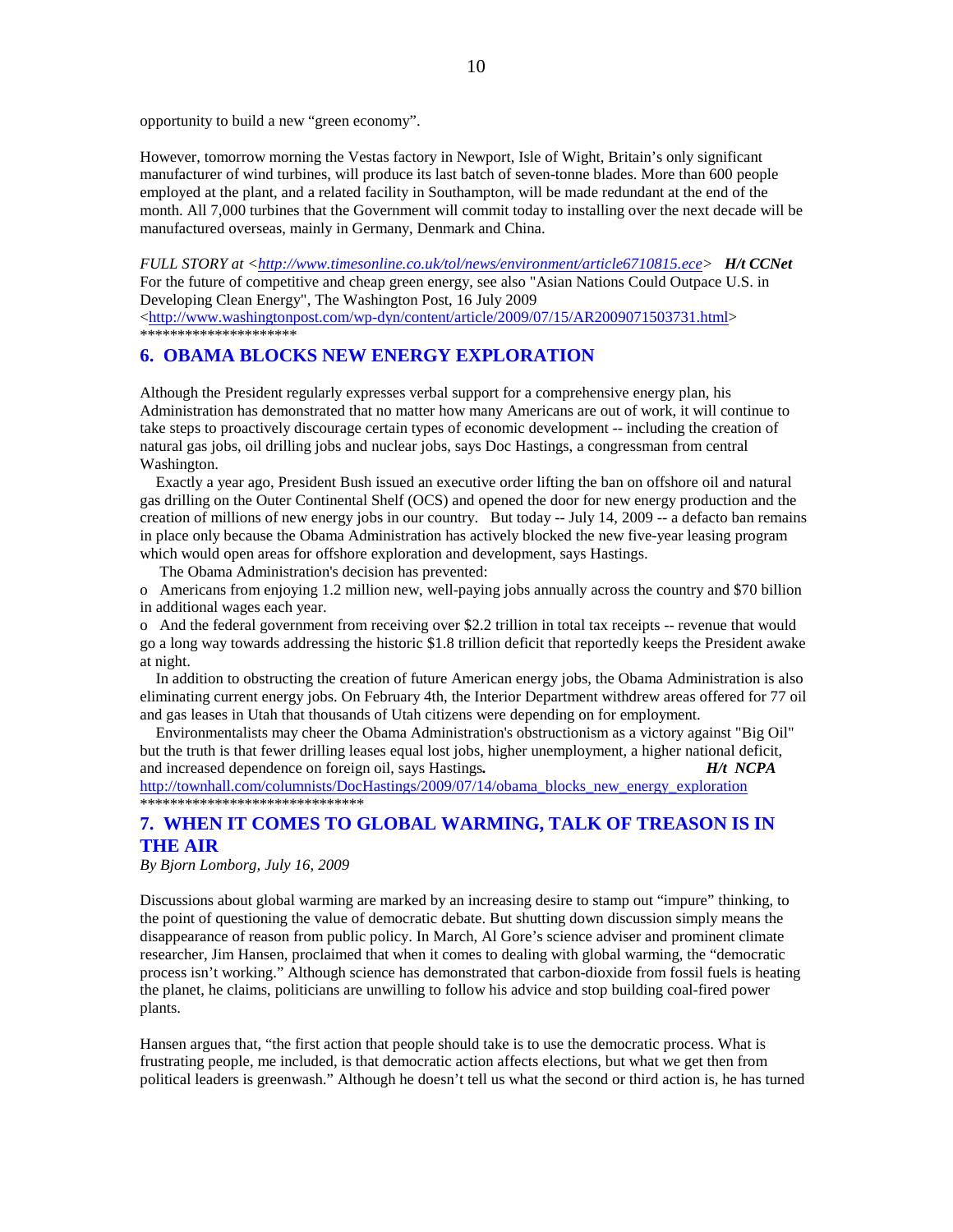up in a British court to defend six activists who damaged a coal power station. He argues that we need "more people chaining themselves to coal plants," a point repeated by Gore.

The Nobel laureate in economics Paul Krugman goes further. After the narrow passage of the Waxman-Markey climate-change bill in the US House of Representatives, Krugman said there was no justification for a vote against it. He called virtually all of the members who voted against it, "climate deniers" who were committing "treason against the planet."

Krugman said that the "irresponsibility and immorality" of the representatives' democratic viewpoints were "unforgivable" and a "betrayal." He thus accused almost half of the democratically elected members of the House, from both parties, of treason for holding the views that they do – thereby essentially negating democracy.

Less well-known pundits make similar points, suggesting that people with "incorrect" views on global warming should face Nuremburg-style trials or be tried for crimes against humanity. There is clearly a trend. The climate threat is so great – and democracies are doing so little about it – that people conclude that maybe democracy is part of the problem, and that perhaps people ought not to be allowed to express heterodox opinions on such an important topic.

This is scary, although not without historical precedent. Much of the American McCarthyism of the 1940s and 1950s was driven by the same burning faith in the righteousness of the mission – a faith that saw fundamental rights abrogated. We would be well served to go down a different path.

Gore and others often argue that if the science of climate change concludes that carbon-dioxide emissions are harmful, it follows that we should stop those harmful emissions – and that we are morally obliged to do so. But this misses half the story. We could just as well point out that since science tells us that speeding cars kill many people, we should cut speed limits to almost nothing. We do no such thing, because we recognize that the costs of high-speed cars must be weighed against the benefits of a mobile society.

Indeed, nobody emits carbon-dioxide for fun. Carbon-dioxide emissions result from other, generally beneficial acts, such as burning coal to keep warm, burning kerosene to cook, or burning gas to transport people. The benefits of fossil fuels must be weighed against the costs of global warming.

Gore and Hansen want a moratorium on coal-fired power plants, but neglect the fact that the hundreds of new power plants that will be opened in China and India in the coming years could lift a billion people out of poverty. Negating this outcome through a moratorium is clearly no unmitigated good.

Likewise, reasonable people can differ over their interpretation of the Waxman-Markey bill. Even if we set aside its masses of pork-barrel spending and analyses that show it may allow more emissions in the US for the first decades, there are more fundamental problems with this legislation.

At a cost of hundreds of billions of dollars annually, it will have virtually no impact on climate change. If all of the bill's many provisions were entirely fulfilled, economic models show it would reduce the temperature by the end of the century by 0.11 degrees centigrade – reducing warming by less than 4 percent.

Even if every Kyoto-obligated country passed its own, duplicate Waxman-Markey bills – which is implausible and would incur significantly higher costs – the global reduction would amount to just 0.22 degrees centigrade by the end of this century. The reduction in global temperature would not be measurable in a hundred years, yet the cost would be significant and payable now.

Is it really treason against the planet to express some skepticism about whether this is the right way forward? Is it treason to question throwing huge sums of money at a policy that will do virtually no good in a hundred years? Is it unreasonable to point out that the inevitable creation of trade barriers that will ensue from Waxman-Markey could eventually cost the world 10 times more than the damage climate change could ever have wrought?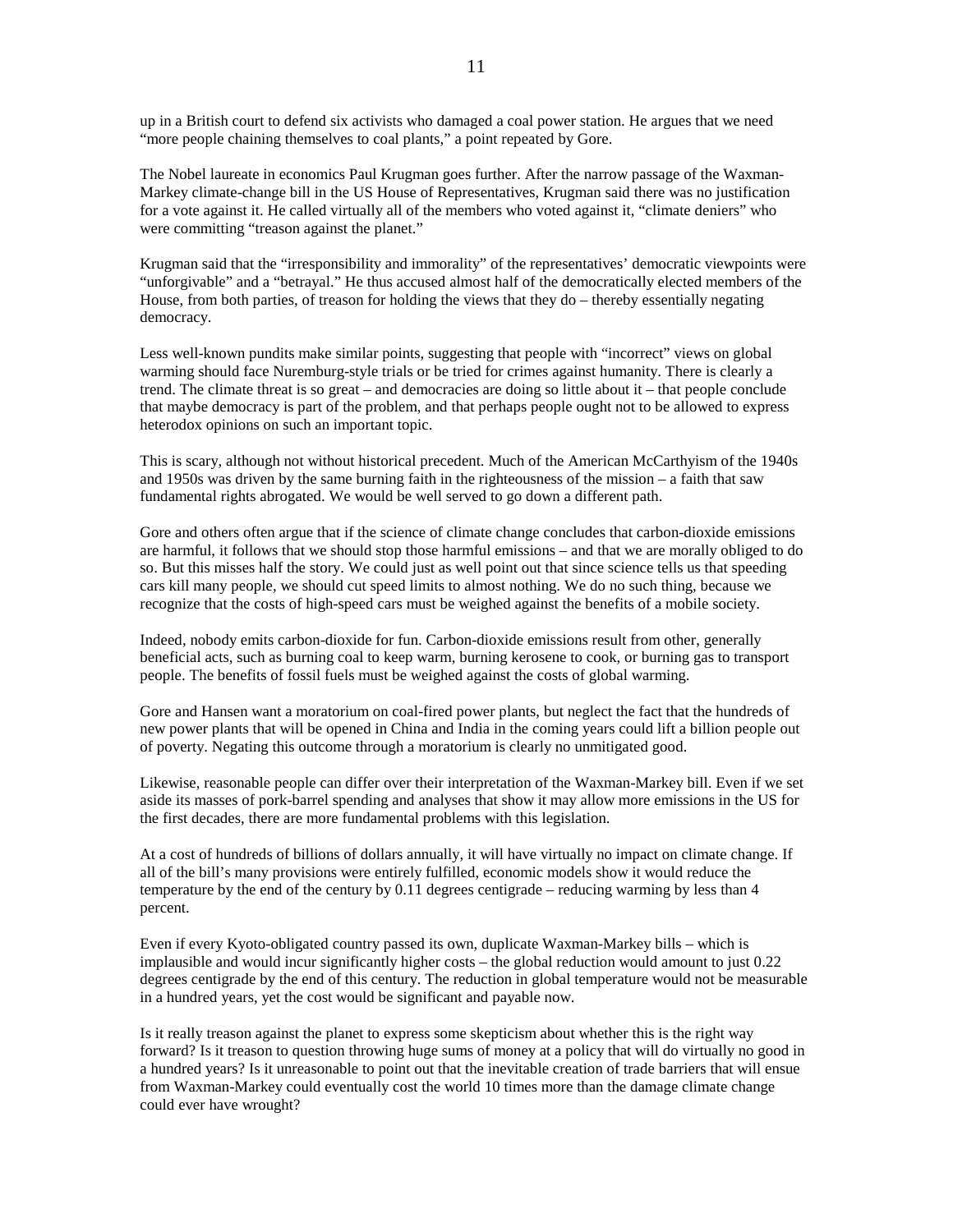Today's focus on ineffective and costly climate policies shows poor judgment. But I would never want to shut down discussion about these issues – whether it is with Gore, Hansen, or Krugman. Everybody involved in this discussion should spend more time building and acknowledging good arguments, and less time telling others what they cannot say. Wanting to shut down the discussion is simply treason against reason.

*Bjorn Lomborg, the director of the Copenhagen Consensus Center, is an adjunct professor at the Copenhagen Business School, and author of "The Skeptical Environmentalist" and "Cool It: The Skeptical Environmentalist's Guide to Global Warming."*  \*\*\*\*\*\*\*\*\*\*\*\*\*\*\*\*\*\*\*

### **8. TIME FOR A NEW PARADIGM ON CLIMATE CHANGE?**

There are two alternative ways to look at how science progresses. In one corner is the concept of the falsifiable hypothesis, credited to Karl Popper. Popper argued that all science is based on hypotheses, which must be tested to destruction. Sound evidence which does not fit with the hypothesis must logically cause it to be rejected. However, the other side of the same coin is that no hypothesis can ever be said to be *proven*. Over time, the body of evidence consistent with a successful hypothesis builds up to the extent that it becomes regarded as a *theory*, for example the theory of General Relativity, or Tectonic Plate theory.

 At this stage, theories are treated, to all intents and purposes, as fact. However, even then, quite basic knowledge may, with time, be seen as merely provisional. A classic example is Newtonian mechanics, which fully describes the motion of bodies on the scale we are familiar with, but which breaks down both at the level of elementary particles (hence the development of quantum mechanics) and at a cosmological scale (where relativity comes into play).

 Popper used the concept of falsifiability as his criterion for whether something is genuinely scientific or not. Thomas Kuhn, in the other corner of this contest, contributed a different view of how scientists work. He introduced the concept of "normal science" to cover the situation where scientists work on various topics within a central paradigm. In contrast to Popper, the Kuhnian view is that "wrong" results (ie, those which are in conflict with the prevailing paradigm) are considered to be due to errors on the part of the researcher rather than findings which jeopardise the consensus view. However, as conflicting evidence increases, a crisis point is reached where a new consensus view is arrived at: a so-called paradigm shift.

 These two philosophical approaches represent the extremes of a spectrum. Popper is the purist, who describes how scientific progress *ought* to work in an ideal world. On the other hand, Kuhn's description is more pragmatic and a more realistic view of what actually happens. When a hypothesis is first put forward, it would be quite easy to discard it if early experimental results falsified it. However, when a consensus builds up over time that a particular view is "correct", it takes plenty of hard evidence to convince people they have been wrong. After all, scientists are only human.

 The example often used of this happening in the fairly recent past was the derision which was directed at Wegener's hypothesis of continental drift, when the prevailing scientific view was that land masses were immobile. Although there were some supporters of this view during the first half of the twentieth century, it was only in the 1950s that an understanding of plate tectonics led to the general acceptance that continents are not static. This was a revolutionary shift in thinking, but the paradigm took many years to change.

But Popper's description was more nearly correct in the case of cosmology. In the 1950s, there were two competing primary models of the Universe: the Big Bang and the Steady State. By the mid-60s, the accumulation of evidence led most astronomers to accept that the Big Bang was the hypothesis which gave the better explanation of how the Universe behaves.

 Coming now to the more topical and contentious case of climate change, it is clear that science is operating in a Kuhnian fashion. There are a number of observations which would apparently serve to falsify the hypothesised enhanced greenhouse effect. Not least of these are the missing signature of  $CO<sub>2</sub>$ -driven warming (an enhanced rate of warming in the upper troposphere relative to the Earth's surface) and the lack of warming across the greater part of Antarctica. The response to this - from those who do not simply dismiss the evidence out of hand - is to point instead to evidence which *is* consistent with the AGW hypothesis and to introduce a range of fudge factors such as aerosols to account for the observed lack of correlation between atmospheric carbon dioxide level and average temperatures.

The behaviour of a great many researchers involved in climate change is far from Popperian. Rather than